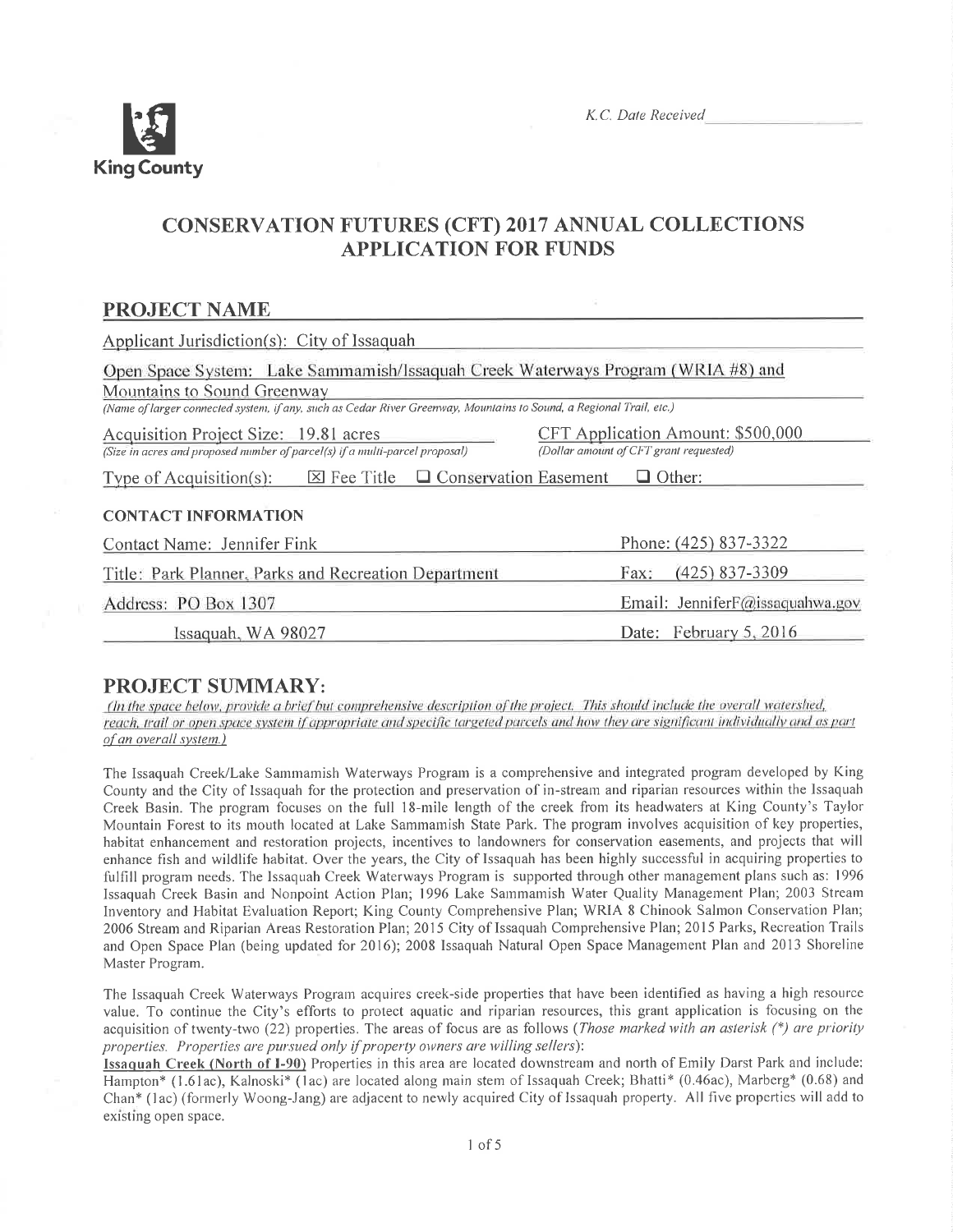Confluence Park/Downtown The Elekes (0.5ac), McKay (0.5ac), Hailstone (0.39ac) and Petrick (0.3lac) properties are adjacent to Berntsen Park. The Thompson-Powers\* (0.41ac) property is near the Dogwood St. bridge and possesses valuable creek frontage located up-stream from Confluence Park. The Nierenberg\* (0.57ac), Watts (0.24ac), Cooper (0.11ac) and Tressa (0.11ac) properties are adjacent to City property, the Salmon Hatchery and Issaquah's historic downtown. All of these properties offer great public opportunities, shoreline access for unique park enjoyment and would add to existing open space. South Issaquah Creek Greenway/Squak Valley North The Lapansky\*  $(2.26ac)$  and Mohl  $(3.16ac)$  properties are creek side, whereas Mohandessi (1 .25ac), Williams\* (l.54ac), Geraci\* (l.9ac), Andersen (2.52ac), Petersen (0.54ac) and Adair (0.l3ac) properties would add needed connections to existing open space within the South Issaquah Creek Greenway, Squak Valley Park and Squak Valley Park North.

#### 1. OPEN SPACE RESOURCES

Please review the attached evaluation criteria. For the proposed acquisition parcel(s), please mark those criteria that apply and thoroughly, yet succinctly, describe in the space below how the proposed acquisition satisfies each marked criteria. Please clearly describe how these criteria might be met at a landscape level, and how they apply to individual parcels. If restoration is part of the plan, please briefly describe the current condition and the hoped for restored condition that is the goal of the acquisition.<br> $\boxtimes$  A. Wildlife habitat or rare plant reserve  $\Box$  E. Historic/cultural resources

- $\boxtimes$  A. Wildlife habitat or rare plant reserve
- 
- 
- 
- $\boxtimes$  B. Salmon habitat and aquatic resources  $\boxtimes$  F. Urban passive-use natural area/greenbelt  $\boxtimes$  C. Scenic resources  $\boxtimes$  G. Park/open space or natural corridor additional
	- $\boxtimes$  G. Park/open space or natural corridor addition
	-
- $\Box$  D. Community separator  $\Box$  H. Passive recreation opportunity/unmet needs

A. Wildlife Habitat or Rare Plant Reserve. The Issaquah Creek Basin includes almost 20,000 acres of public lands which provide excellent upland habitat values for both aquatic and terrestrial wildlife. The lssaquah Creek corridor provides critical habitat for endangered, threatened or unique species such as Chinook sahnon, great blue heron, and bald eagles. The surrounding upland areas of Taylor, Tiger, Squak and Cougar Mountains and Grand Ridge provide habitat for wintering elk, deer, black bear, cougar and other species. The twenty-two (22) identified sites provide unique in-stream and riparian habitat values within an urban setting. The value of connected blocks of Iand along the creek will facilitate the provision of major regional connections of land and habitat within the Issaquah Creek Basin.

B. Salmon Habitat and Aquatic Resources. The Issaquah Creek corridor is one of the seventeen (17) identified Waterways 2000 resource rich basins. The King County Basin Plan cites the creek as a "quintessential salmon stream" because of its high water quality and identified salmonid spawning and rearing habitat. The creek is a key stream for Coho, and also supports Chinook, Sockeye, Cutthroat and Steelhead. The subject properties are located within the identified Locally Signifìcant Resource Area (SRA), which "is to preserve both the structure and the functions of the area." The purpose of an identified SRA is to highlight the need to protect the creek and limit disturbances on the functional and structural integrity of the streams, wetlands, and riparian habitat found along the creek. Additionally, the WRIA <sup>8</sup> Conservation Plan developed 'Actions for the Plan' including Land Use Planning; Site Specific Habitat Protection and Restoration Projects; and Public Outreach and Education. Through this grant application, the City of Issaquah is continuing its efforts to protect and restore Issaquah Creek consistent with the actions identified in the WRIA 8 Conservation Plan.

C. Scenic Resources. Forthe 2015 Parks, Recreation Trails and Open Space Plan, the City hired EMC Research to conduct a public opinion survey. The overwhehning majority of residents (90%) responded that protection of Issaquah Creek and open space were very important. A corollary response was that residents wanted rnore walking paths and trails throughout the city, especially where the trail allowed viewing of Issaquah Creek. In 2013, Issaquah voters passed a \$10 million dollar park bond with a 77% approval rating; dedicating \$2 million for the acquisition of creekside and open space land. The City of Issaquah has also adopted the Green Necklace vision which "links comrnunity and neighborhood parks, riparian corridors, tree lined streets, active and passive plazas and other shared urban spaces, fundamental to Central Issaquah's livability."

F. Urban Passive - Use Natural Area/Greenbelt. The identified sites are located on the main stem of lssaquah Creek and are identified within the Issaquah Creek/Lake Sammamish Waterways Program as part of the open space system to preserve and protect creek resources. Under the Issaquah Creek Waterways program, the City and King County have acquired several property sites along the length of the creek and have identified other sites for acquisition in order to increase the urban and rural open space/natural area. At this time, the mouth and headwaters of the creek are protected at Lake Sarnmarnish State Park and King County's Taylor Mountain Forest, respectively. Properlies adjacent to urban areas provide unique opportunities for public access and enjoyment of Issaquah's natural resources.

G. Park/Open Space, or Natural Corridor Addition. The Issaquah Creek/Lake Sanrmamish Waterways Program identifies resource sensitive properties for acquisition that should be included as part of the publicly owned natural creek corridor (2003) Stream Inventory and Habitat Evaluation Report and WRIA 8 Conservation Plan). Historically, the City has been very successful in the acquisition of creekside property to increase its parks and natural areas/open space systems noted in the project summary. Acquisition of properties along the creek will provide strategic links in creating and protecting park, open space and add to the natural corridor from the mouth to the headwaters of Issaquah Creek.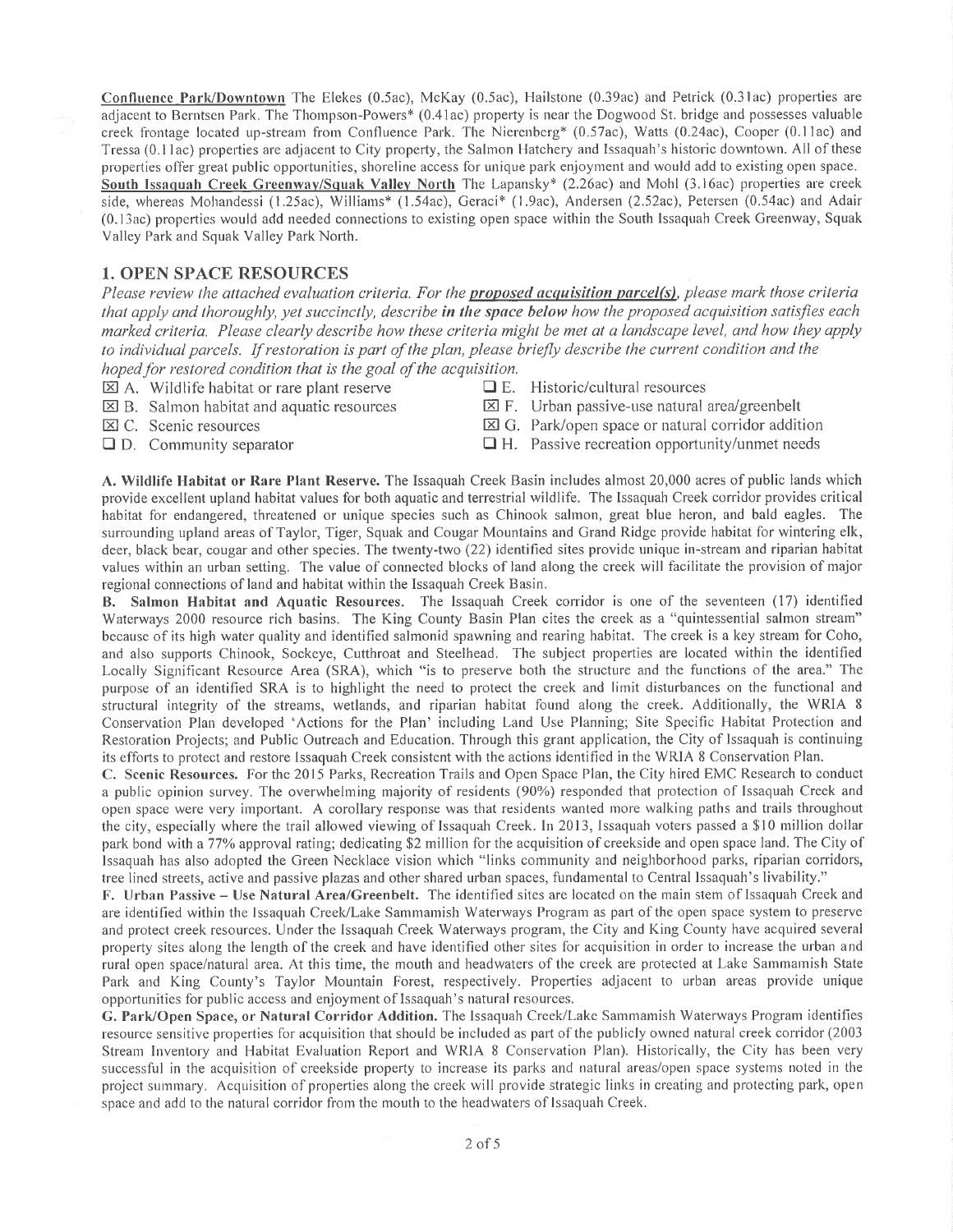#### 2. ADDITIONAL FACTORS

For the proposed acquisition parcel(s), please mark all criteria that apply and thoroughly, yet succinctly, describe in the space below how the proposed acquisition satisfies each marked criteria.

- $\boxtimes$  A. Educational/interpretive opportunity
- $\boxtimes$  B. Threat of loss of open space resources
- $\boxtimes$  C. Ownership complexity/willing seller(s)/ownership interest proposed
- $\boxtimes$  D. Partnerships Describe any public or private partnerships that will enhance this project
- $\boxtimes$  E. Is the property identified in an adopted park, open space, comprehensive, or community plan?
- $\Box$  F. Transferable Development Credits (TDC) participation

A. Educational/interpretive opportunity. The City and County have sponsored environmental educational and interpretive opporlunities to foster public awareness and stewardship of the creek's natural resources. One of the programs is the integrated watershed environmental education program developed by the Mountains to Sound Greenway Trust, which identifies and emphasizes the importance of watershed protection. Other opportunities to provide educational and interpretive information are through the City's creek stewardship program, led by the Open Space Steward. The stewardship prograrn includes public volunteer projects that monitors, removes invasive species, and plants native riparian species at various project locations along the creek, Samrnamish lakeshore and open spaces.

B. Threat of loss of open spâce resources. The Issaquah area is under intense development pressure and growth. Within the last 20 years, three residential and residential/commercial development projects have been built (Foothills, Talus and lssaquah Highlands). The City adopted the Central Issaquah Plan, which guides the long-term evolution of the City's primary commercial area into an urban residential/cornmercial environment. The Central Issaquah Plan includes Issaquah Creek and identifies property acquisition as part of the City's "green necklace" vision. If the identified project sites are developed, an opportunity to protect and preserve the riparian corridor, beyond the required development setbacks, would be lost. Acquisition of key Issaquah Creek Waterways sites, along with the implementation of transfer of development rights, current use taxation and conservation easements will significantly reduce the risk of harm to the Lake Sammamish and the lssaquah Creek system. Development that could cause substantial erosion and hydrological changes to the system would be prevented, or reduced, by preservation of these twenty-two (22) properties.

C. Ownership complexity/willing seller(s)/ownership interest proposed. An appraisal has been conducted for the Nierenberg\* property and an option agreement has been executed for future acquisition. ln 2015, four (4) properlies were successfully acquired for park and open space. Staff has held prior conversations with the Hampton\*, Kalnoski\*, Geraci\*, Hailstone, Lapsansky\*, Nierenberg\* and Petrick owners to determine their interest in selling their properties; all are very amenable to pursuing further discussion. Communications with these owners are in the process of being renewed. Pending the outcome of the aforementioned conversations, staff may initiate contact with the remaining property owners.

D. Partnerships. The City of lssaquah and King County have jointly developed the lssaquah Creek/Lake Sammamish Waterways Program as part of an integrated and ecologically based management program for the creek, lake and watershed. Other agency partners for watershed protection are the "lssaquah Alps" and Upper Snoqualmie River Valley Interagency Committee composed of the Washington Department of Natural Resources, Washington State Parks and Recreation, US Forest Service, King County, City of Seattle - Cedar River Watershed, and City of Issaquah. Besides the interagency partnership, the agencies and City have formed working partnerships with groups and organizations that support the protection of lssaquah Creek, including: Friends of the Issaquah Sahnon Hatchery (FISH), Issaquah River and Streams Board, Trout Unlimited, Kiwanis, Save Lake Sammamish, Mountains to Sound Greenway Trust, and Issaquah Alps Trails Club. These public agencies and organizations have provided unlimited support and resources to reestablish the biological function of the Issaquah Creek Basin.

E. Is the property identified in an adopted park, open spâce, comprehensive or community plan? Yes. As part of the public opinion survey conducted for the City of Issaquah's 20 l5 Parks, Recreation, Open Space and Trails Plan, residents cited preservation of open space and acquiring land around creeks as top priority. Again, this was supported by a\$10 million dollar park bond with a 77% approval rating; dedicating \$2 million for the acquisition of creekside and open space land. The Central Issaquah Plan, including the other plans previously mentioned, acknowledge the importance of preserving lssaquah's natural resources. The acquisitions are also consistent with the Issaquah Creek Basin and Nonpoint Action Plan, 1996 Lake Sammamish Water Quality Management Plan, 2003 Stream Inventory, Habitat Evaluation Report, and WRIA 8 Salmon Recovery and Conservation Plan.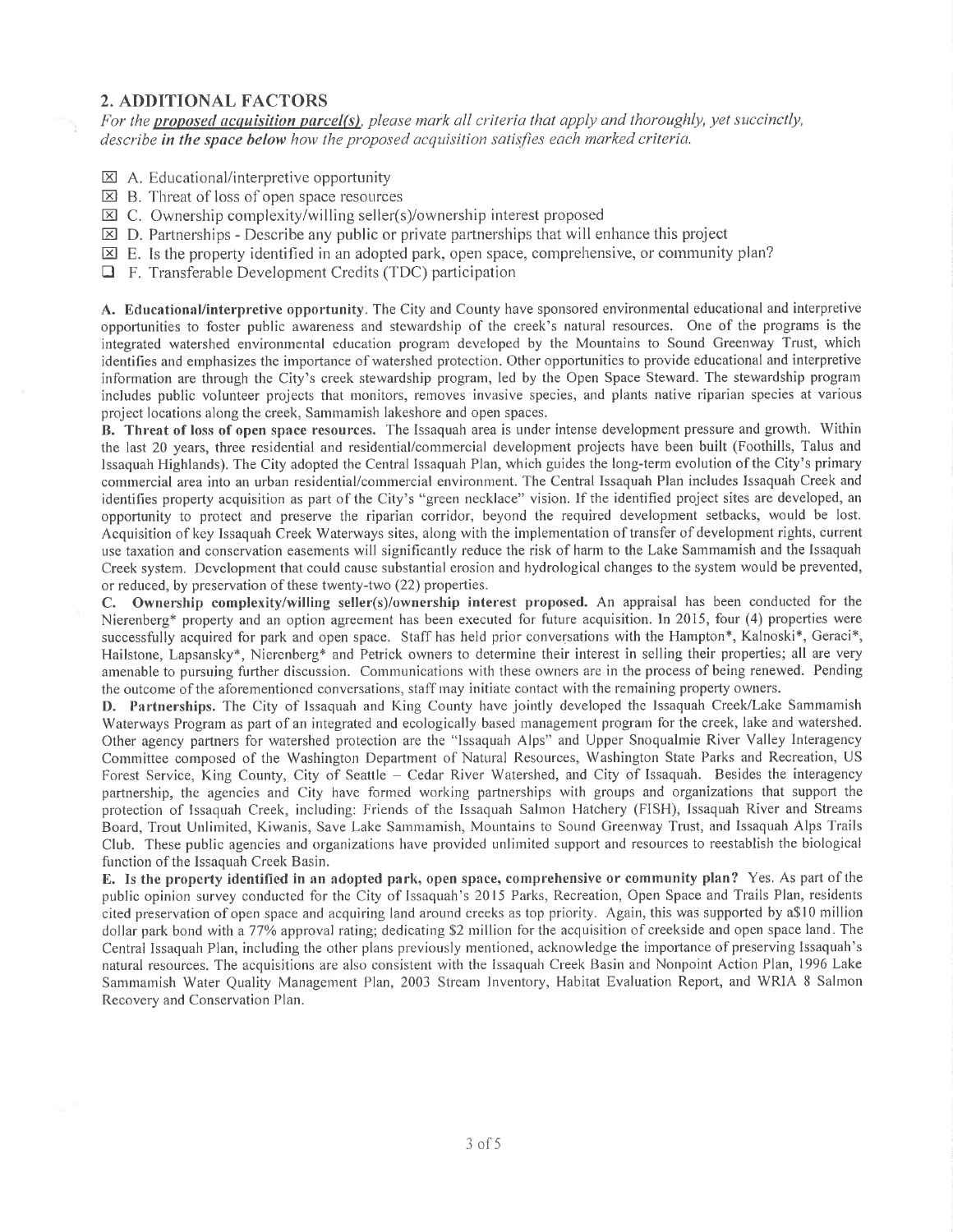## 3. STEWARDSHIP AND MAINTENANCE

How will the property be stewarded and maintained? Does the property lend itself to volunteer stewardship opportunities? How will ongoing stewardship and maintenance efforts be funded?

Over the last 20 years, the City has acquired and provided monitoring programs and stewardship activities of its creekside and upland properties. Also, the City has committed the Open Space Steward, Park Planner, Park Maintenance personnel, Public Works – Engineering Surface Water manager, Office of Sustainability staff, and funding resources for the management of these open space/waterways lands as well as obtaining grants for the implementation of riparian enhancement/re-vegetation projects. Along with King County, Save Lake Sammamish and the Mountains to Sound greenway Trust, the City sponsors volunteer stewardship activities during the fall and spring months.

All twenty-two (22) sites identified in this application are ideal candidates for stewardship projects. Issaquah Creek has undergone major restoration projects at: Squak Valley Park – North (2010) and Confluence Park (2015) main stem and east fork. In 2016, restoration of Issaquah Creek is planned at Salmon Run Nature Park. Although riparian vegetation is found on the majority of sites, invasive species like blackberries are also firmly established. It would be appropriate to include all proposed sites in the City's stewardship prograln to remove the invasive plants and to replant native species to supplement the established riparian species

### 4. PROJECT BUDGET

| 1) TOTAL CFT APPLICATION AMOUNT <sup>a</sup> | CFT: \$500,000.00 |
|----------------------------------------------|-------------------|
| 2) TOTAL PEL APPLICATION AMOUNT <sup>b</sup> | PEL -             |

 $^a$ Allowable CFT acquisition costs (Ordinance 14714); The disbursement of funds shall be made only for capital project expenditures that include costs of acquiring real property, including interests in real property, and the following costs: the cost of related relocation of eligible occupants, cost of appraisal, cost of appraisal review, costs of title insurance, closing costs, pro rata real estate taxes, recording fees, compensating tax, hazardous waste substances reports, directly related staff costs and related legal and administrative costs, but shall not include the cost of preparing applications for conservation futures funds.<br><sup>h</sup>King County projects only, if applicable.

Estimation of property value: Briefly note how land values have been estimated (i.e., appraisal, property tax assessment, asking price, letter of value or other means).

An appraisal has been conducted for the Nierenberg\* property, and an option agreement has been executed for future acquisition stating an agreed upon amount. For the remaining twenty-one (21) properties, staff used King County Assessor's property tax assesslnents, as well as Zillow and recent comps to determine an average general value for the properties.

| PROJECT COSTS                                          | <b>ESTIMATED DOLLAR AMOUNT OR RANGE</b> |
|--------------------------------------------------------|-----------------------------------------|
| Total property interest value                          | \$8,142,150 (average)                   |
| Title and appraisal work                               | 88,000                                  |
| Closing, fees, taxes                                   | 35,750                                  |
| Relocation                                             | To be determined                        |
| Hazardous waste reports                                | 49,400                                  |
| Directly related staff, administration and legal costs | 74,500<br>S                             |
| <b>Total Project Costs (CFT and other funds)</b>       | \$8,389,800                             |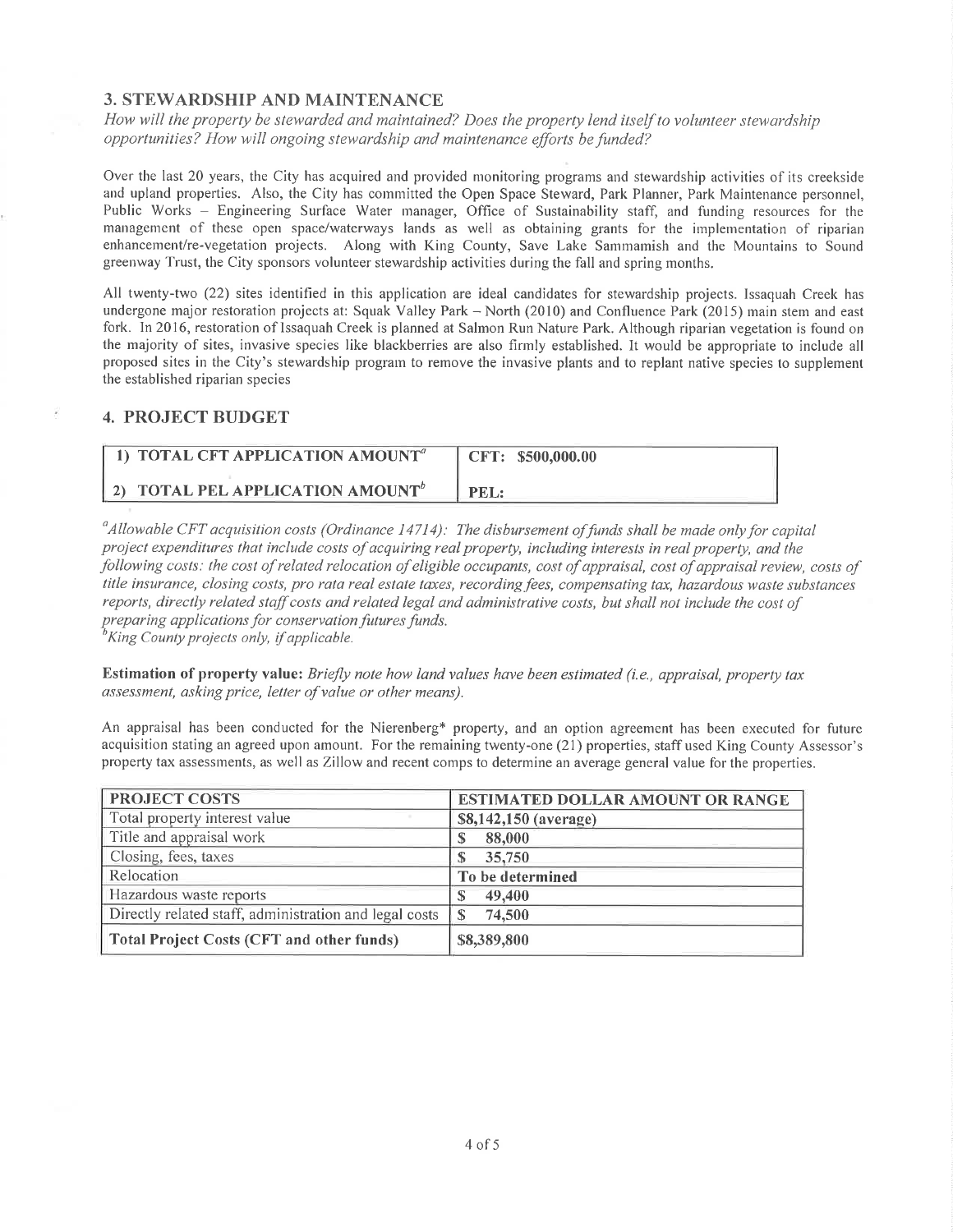| <b>MATCHING FUNDS: Existing Sources</b><br>(CFT can only provide a maximum of 50% of anticipated<br>project costs) | <b>DATE</b><br>(Expended or Committed) | <b>DOLLAR AMOUNT</b><br>(Expended or Committed)                                      |
|--------------------------------------------------------------------------------------------------------------------|----------------------------------------|--------------------------------------------------------------------------------------|
| City of Issaquah 2013 Park Bond for Open Space and<br>Creekside Land                                               | Committed                              | \$750,000                                                                            |
| <b>Total CFT Funds Previously Received</b><br><b>This Project</b>                                                  | Committed                              | $$48,727(2013$ remaining) +<br>$$250,000(2014) +$<br>$$200,000(2015) =$<br>\$548,727 |
| <b>Total Matching Funds and Past CFT Funds</b><br><b>Currently Identified</b>                                      |                                        | \$1,298,727                                                                          |
| <b>Unidentified Remaining Match Need</b>                                                                           |                                        | \$7,091,073                                                                          |

#### Unidentified remaining match need: What funds are anticipated and what is the time frame?

Please briefly discuss how the unidentified remaining match need above will be met.

If successful, the City of Issaquah will use CFT grant funds as "seed" money for the submittal of additional grant applications, such as the Recreation and Conservation Office WWRP - Urban Wildlife Habitat Program or Riparian Program grant applications. The match may also be achieved through the use of 2013 Park Bond funds dedicated for acquiring open space and creekside land.

## 5. IN-KIND CONTRIBUTIONS FROM PARTNERSHIPS

| <b>Brief Activity Description</b>                                                                 | Dollar Value of<br>In-kind<br><b>Contribution</b>       | <b>Status</b><br>(Completed or Proposed) | <b>Activity Date Range</b><br>(Completion Date or Proposed<br>Completion Date) |
|---------------------------------------------------------------------------------------------------|---------------------------------------------------------|------------------------------------------|--------------------------------------------------------------------------------|
| Issaquah Creek Waterways<br>Stewardship Projects w/MTSG<br>Trust                                  | 8,552 volunteer<br>hours $(a)$ \$15/hr<br>$=$ \$128,280 | Completed                                | 2015                                                                           |
| Other Volunteers (non-profits,<br>Scouts, various groups, local<br>business, local schools, etc.) | 629 volunteer<br>hours $(a)$ \$15/hr<br>$=$ \$9,435     | Completed                                | 2015                                                                           |
| <b>TOTAL</b>                                                                                      | \$137,715                                               |                                          |                                                                                |

### 6. ATTACHED MAPS (Two maps are now required: 1) site map and 2) general location map; you may also include one additional map, aerial photo or site photo)

 $8\frac{1}{2} \times 11$ " maps are preferred, but 11 x 17" is acceptable if folded and hole-punched for insertion into a three-ring binder.

#### Site Map that shows the following:

- Each parcel proposed for acquisition in yellow or distinct shading and an indication of any parcel proposed for less than fee simple acquisition, such as a conservation easement;
- Location of any proposed development to the site such as parking, trails or other facilities;
- Location of any proposed site restoration;
- Existing adjacent public (local, state or federal) parks or open spaces labeled and shown in dark green or distinct shading.

#### Location Map that shows the following:

- Other permanently protected open spaces (private, non-profit, institutional, etc.) shown in light green or distinct shading;
- Major water courses such as creeks, rivers, lakes or wetlands;
- Major roads, arterial roads or regional trails.
- Map scale: This map should show approximately a ten-mile radius around the proposed acquisition(s).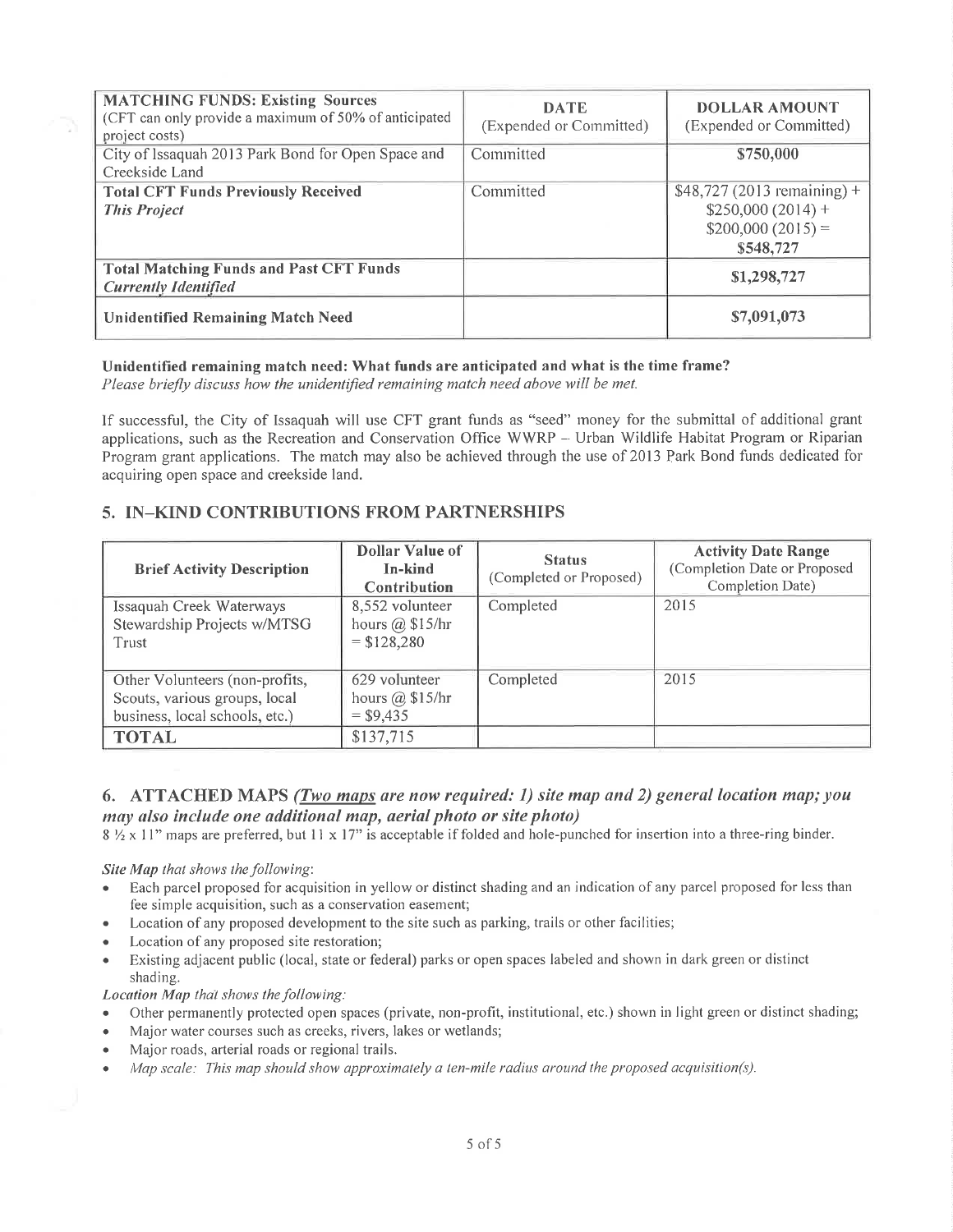